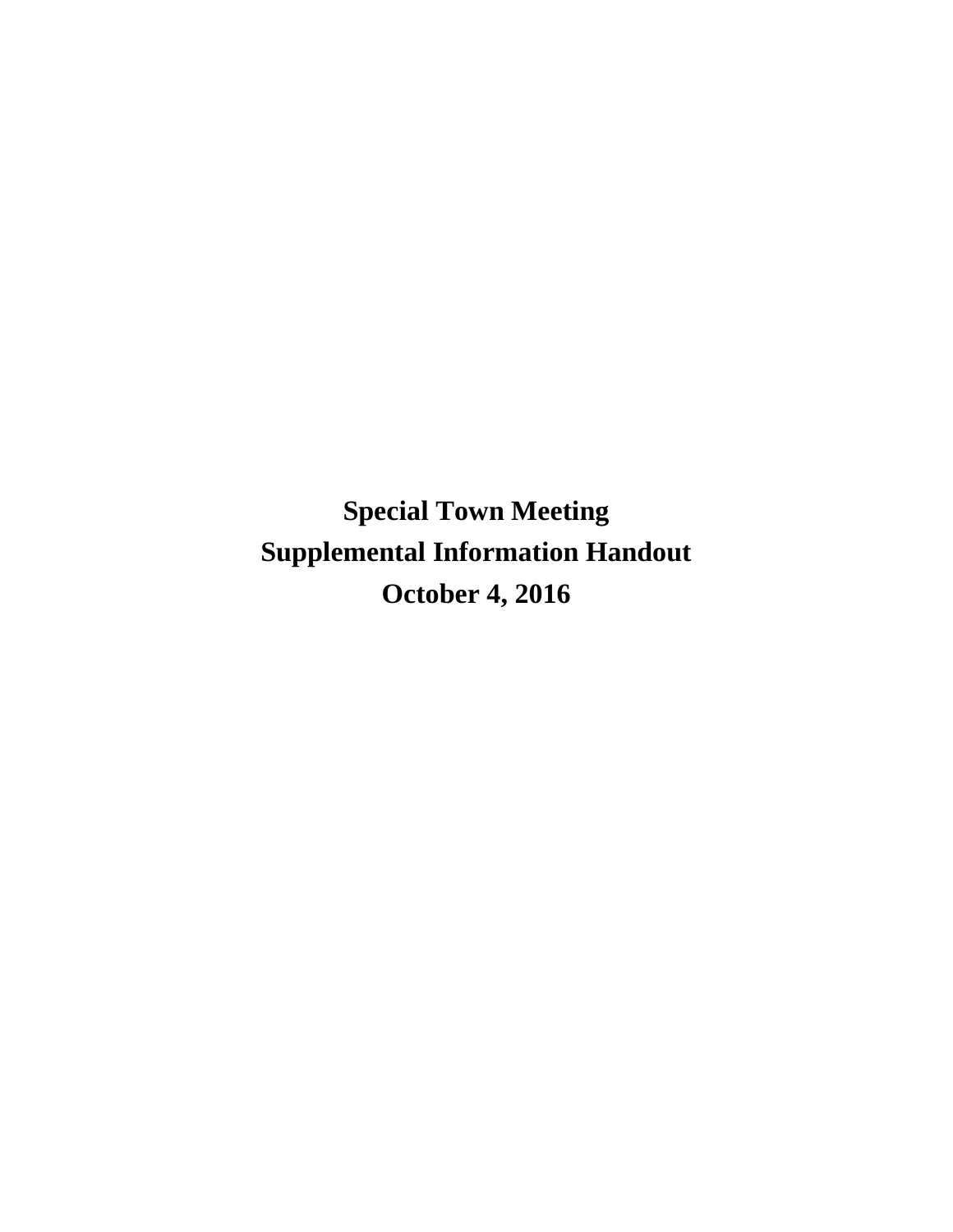The following is a summary of proposed Special Town Meeting actions and balances in funds being proposed for utilization and how those actions relate to the Board of Selectmen's Overall Financial Management Policy. Not all articles are included in this handout since their Executive Summary is a sufficient enough explanation. **Board of Selectmen Overall Financial Management Policy after Free Cash Certification:** 

• At least \$600,000 will be set aside for potential snow and ice deficit (Funds are set aside and will remain in Free Cash)

• At least \$350,000 will be set aside to be transferred into the Other Post-Employment Benefits Trust Fund (Request presented in Article 12)

• At least 25% of the remaining Certified Free Cash will be used to fund the capital budget and one-time capital expenditures. (The remaining FY16 Free Cash is \$3,966,361 and 25% of that amount is \$991,590. The proposed Special Town Meeting expenditures for the capital budget and one-time capital expenditures are \$1,223,890. This goal was met when Certified Free Cash was allocated for FY17.)

• At least 25% of the remaining Certified Free Cash will be placed into the Stabilization Fund; (The remaining FY16 Free Cash is \$3,966,361 and 25% of that amount is \$991,590. In Article 13, \$2,442,051 is proposed to be transferred from Free Cash into the Stabilization Fund. This goal was met when Certified Free Cash was allocated for FY17.)

## **Definitions:**

**Raise and Appropriate:** A phrase used to identify a funding source for expenditure or expenditures, which refers to money generated by the tax levy or other local receipt. For Special Town Meeting additional funds were available to raise and appropriate since State Aid was higher than projected and New Growth (which is tax revenue generated by development and new construction in the community) was also higher than projected.

**Free Cash:** Remaining, unrestricted funds from operations of the previous fiscal year including unexpended Free Cash from the previous year, actual receipts in excess of revenue estimates shown on the tax recapitulation sheet, and unspent amounts in budget line-items. Unpaid property taxes and certain deficits reduce the amount that can be certified as Free Cash. The calculation of Free Cash is based on the balance sheet as of June 30, which is submitted by the community's auditor, accountant, or comptroller. Important: free cash is not available for appropriation until certified by the Department of Revenue's Director of Accounts.

**Retained Earnings**: An equity account reflecting the accumulated earnings of an Enterprise Fund that may be used to fund capital improvements, to reimburse the General Fund for prior year subsidies, to reduce user charges and to provide for enterprise revenue deficits (operating loss).

**Other Post-Employment Benefits (OPEB)**: Employees of state and local governments may be compensated in a variety of forms in exchange for their services. In addition to a salary, many employees earn benefits over their years of service that will not be received until after their employment with the government ends. The most common type of these post-employment benefits is a pension. Post-employment benefits other than pensions generally take the form of health insurance and dental, vision, prescription, or other healthcare benefits provided to eligible retirees, including in some cases their beneficiaries. They may also include some type of life insurance. As a group, these are referred to as OPEB. Through actuarial analysis, municipalities must identify the true costs of the OPEB earned by employees over their estimated years of actual service and fund the liability.

**Stabilization Fund**: A fund designed to accumulate amounts for capital and other future spending purposes, although it may be appropriated for any lawful purpose (MGL Ch. 40§5B). Communities may establish one or more Stabilization Funds for different purposes and may appropriate into them, in any year, an amount not to exceed ten percent of the prior year's tax levy. The total of all Stabilization Fund balances shall not exceed ten percent of the community's equalized value, and any interest shall be added to and become a part of the funds. A two-thirds vote of Town Meeting or City Council is required to establish, amend the purpose of, or appropriate money into or from the Stabilization Fund.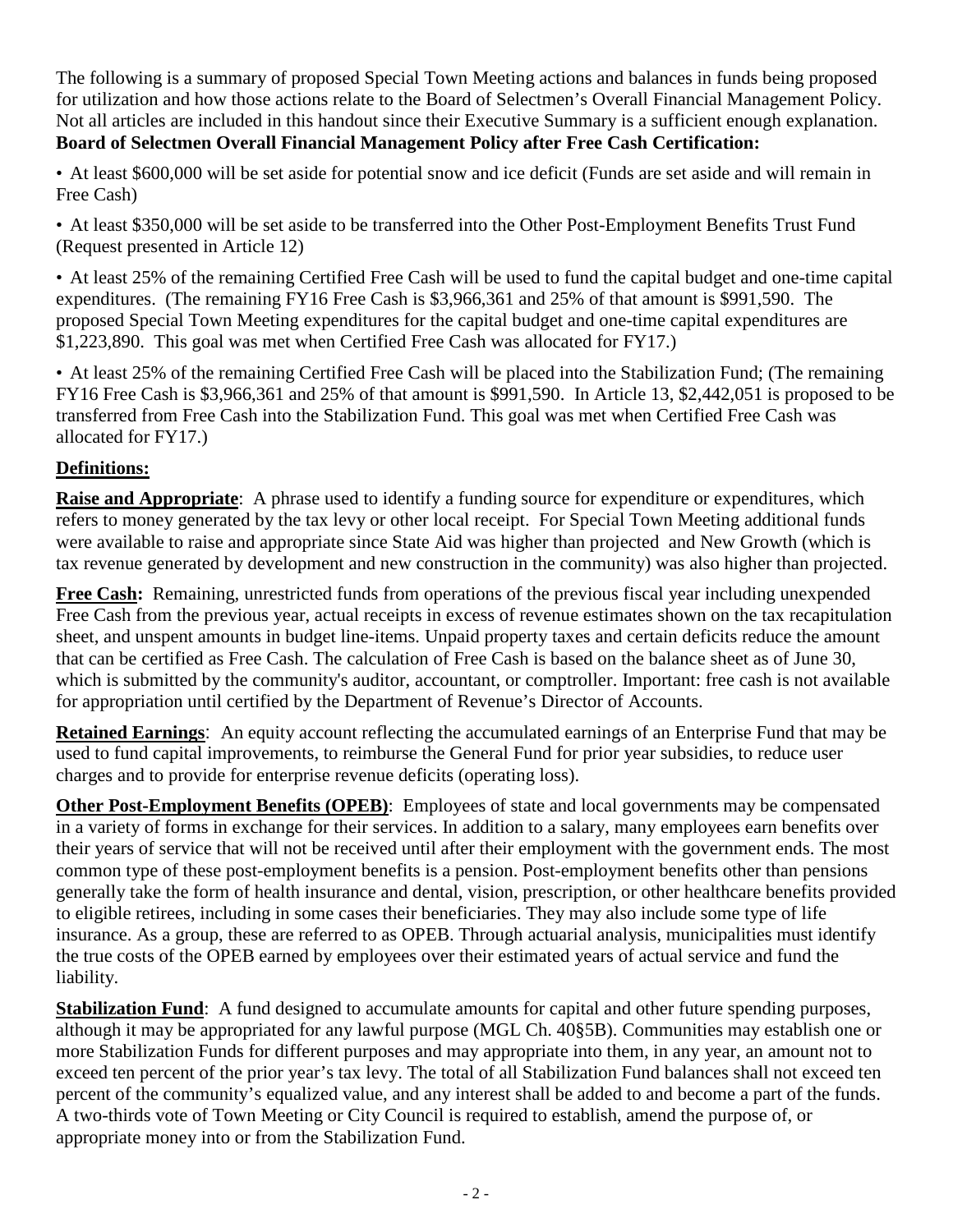# **Raise and Appropriate Articles**

| <b>Article 1</b>                                                                                                        |           |
|-------------------------------------------------------------------------------------------------------------------------|-----------|
| School:                                                                                                                 | \$687,616 |
| Town:                                                                                                                   | \$458,411 |
| <b>Article 1 School Breakdown</b>                                                                                       |           |
| <b>School Budget Salaries:</b>                                                                                          | \$302,000 |
| These funds will be used for an Instructional Tech Specialist, a Math Coach, a Grounds Employee, an Aide,               |           |
| a Part-Time Secretary, and a Curriculum Coordinator.                                                                    |           |
| <b>School Budget Operating:</b>                                                                                         | \$275,616 |
| These funds will be used for maintenance contracts, supplies for the additional Kindergarten classrooms,                |           |
| professional development associated with the Mobile Device Initiative, and transportation for late buses.               |           |
|                                                                                                                         |           |
| School Budget Capital Outlay:                                                                                           | \$50,000  |
| Funds will be used to purchase new textbooks for Science 6-8, Math K-6, Science K-2, and ELA K-6.                       |           |
|                                                                                                                         |           |
| School Budget Health Insurance:                                                                                         | \$60,000  |
| Funds additional Health Insurance cost for new employees.                                                               |           |
| <b>Total School Raise and Appropriate</b>                                                                               | \$687,616 |
| <b>Article 1 Town Breakdown</b>                                                                                         |           |
| Board of Selectmen Operating:                                                                                           | \$20,000  |
| Funding will be for the services of Special Counsel to represent the Town, along with other communities, to             |           |
| defend a lawsuit filed by Verizon challenging their assessed values.                                                    |           |
|                                                                                                                         |           |
| <b>Administrative Services Salaries:</b>                                                                                | \$3,339   |
| For a salary adjustment for the Human Resources Director.                                                               |           |
|                                                                                                                         |           |
| <b>Administrative Services Operating:</b>                                                                               | \$7,600   |
| Funds will be used for pre-employment physicals for new employees.                                                      |           |
| Elections and Town Meetings Salaries:                                                                                   | \$1,951   |
| For covering the projected cost of the newly adopted Early Voting Legislation                                           |           |
|                                                                                                                         |           |
| Elections and Town Meetings Operating:                                                                                  | \$900     |
| For covering the projected cost of the newly adopted Early Voting Legislation                                           |           |
|                                                                                                                         |           |
| <b>Community Development Salaries:</b>                                                                                  | \$48,006  |
| Funding will hire a Town Planner/Conservation Agent. The current Director of Community Development                      |           |
| has been appointed Assistant Town Manager which still has responsibility for Community Development but                  |           |
| has taken on additional duties.                                                                                         |           |
|                                                                                                                         | \$10,880  |
| <b>Community Development Capital Outlay:</b><br>Funds will used to purchase a new Plotter/Printer for large scale maps. |           |
|                                                                                                                         |           |
| <b>Building Department Salaries:</b>                                                                                    | \$21,366  |
| This will increase the hours for the part-time Local Building Inspector from 20 hours per week to 40 hours.             |           |
|                                                                                                                         |           |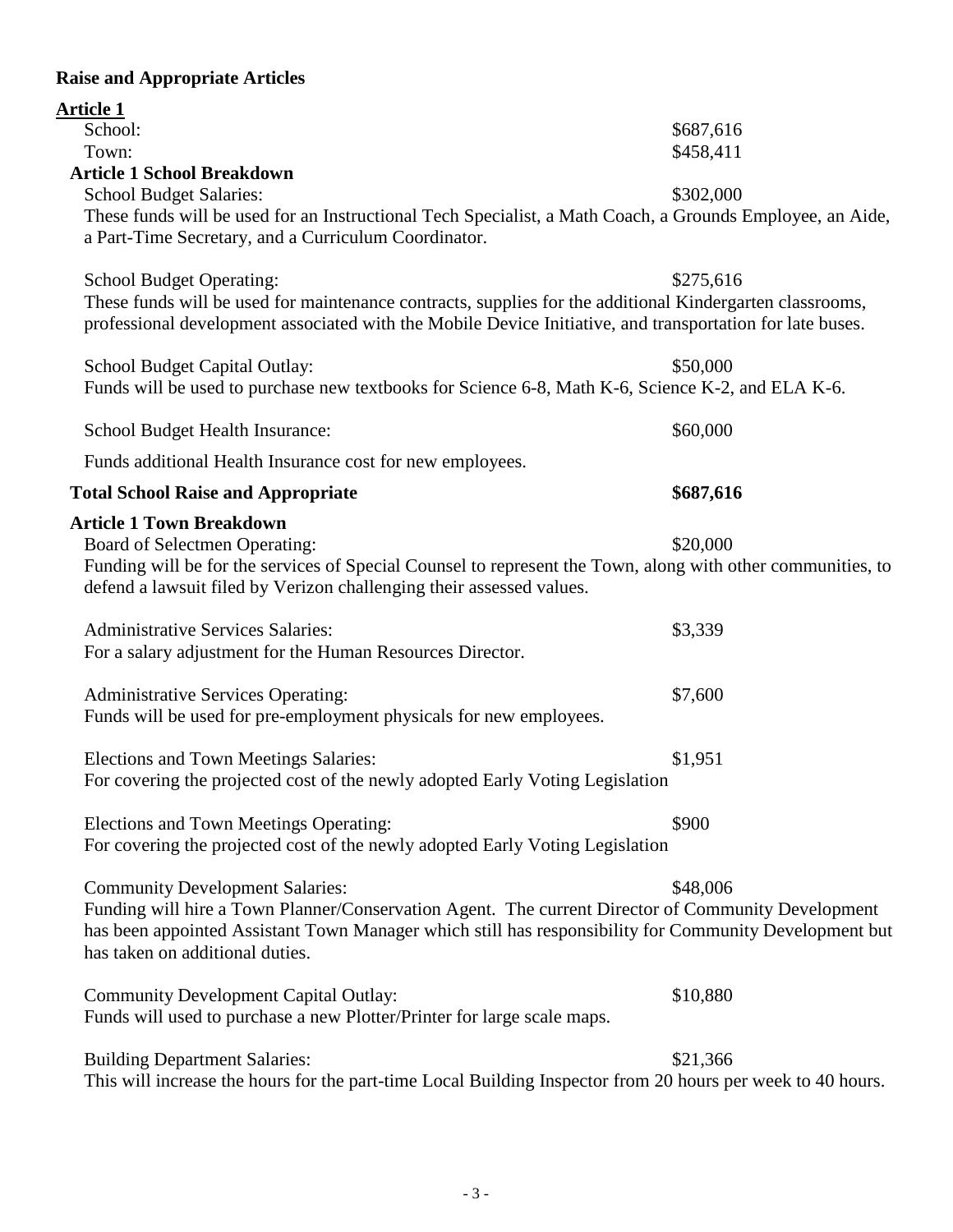### Heath Department Operating: \$2,270 Funds will be used for Beaver Dam Control and trapping.

## Police Capital Outlay:  $$95,819$

## Funds will address priorities of the Police Department that were not funded during the FY17 Budget Process which include: \$26,719 to purchase 26 Active Shooter Kits (which include Ballistic Helmet and Rifle Grade Body Armor)for each department vehicle so that all sworn officers are better protected if they encounter an active shooter armed with an assault rifle; \$54,000 for new department Class A Dress Uniforms; \$7,000 to provide all sworn officers with newly designed Department badges; and \$8,100 to replace Traffic Safety Vests.

### Fire Capital Outlay: \$72,252

For repairs to the Center, North and South Street Stations and to partially fund Fire Department Air Breathing Compressor System for self-contained breathing apparatus. The remaining funds are in Article 5.

## DPW Administration Capital Outlay: \$30,000

These funds will be used to complete the renovations of the DPW office space at the DPW facility. Work will include upgrades to electric and plumbing to meet current building codes

## DPW Engineering Capital Outlay:  $$20,000$

Conduct a traffic study to evaluate and review statutory speed limits along six (6) town arterial roads relative to their appropriateness for current traffic counts and housing densities. The arterials to be reviewed include: Whipple Rd, Shawsheen St, East St, Livingston St, North St and Andover St.

## DPW Fleet Maintenance Capital Outlay: \$37,000

Provide funding to be added to an appropriation approved at 2016 Special Town Meeting, Article 4 to fully fund the purchase of a Ford-550 Dump Truck, and replacement of the Ford F350 Pickup to include a utility body. The cost of the vehicles is higher than original budget and an additional \$17,000 is needed. Funding will also be used for the purchase and installation of a 3-4 yard dump body, including hydraulics and mounting components to be installed on truck #86. The cost for the work is estimated to be \$20,000.00.

## Parks Salaries:  $\frac{1}{4,035}$

To increase position grade of one Heavy Motor Equipment Operator within the Parks Department to a Special Heavy Equipment Operator.

## Parks Operating:  $$23,000$

Funds will be used for the maintenance and upkeep of the Recreation Fields. During this current Fiscal Year additional budgetary funds have been used for electric upgrades to Livingston Street which has impacted the budget. These funds will allow the Parks Department to have funding for the remainder of the fiscal year to address other priorities and needs such as fertilizing fields, slice seeding and repairs and maintenance to facilities.

## Parks Capital Outlay:  $$16,500$

At Special Town Meeting May 4, 2016, Article 4, \$7,064 was appropriated for repairs to the Recreation Building and patio but it was not enough funding to repair the patio. Based upon quotes received for the needed work this additional funding is needed.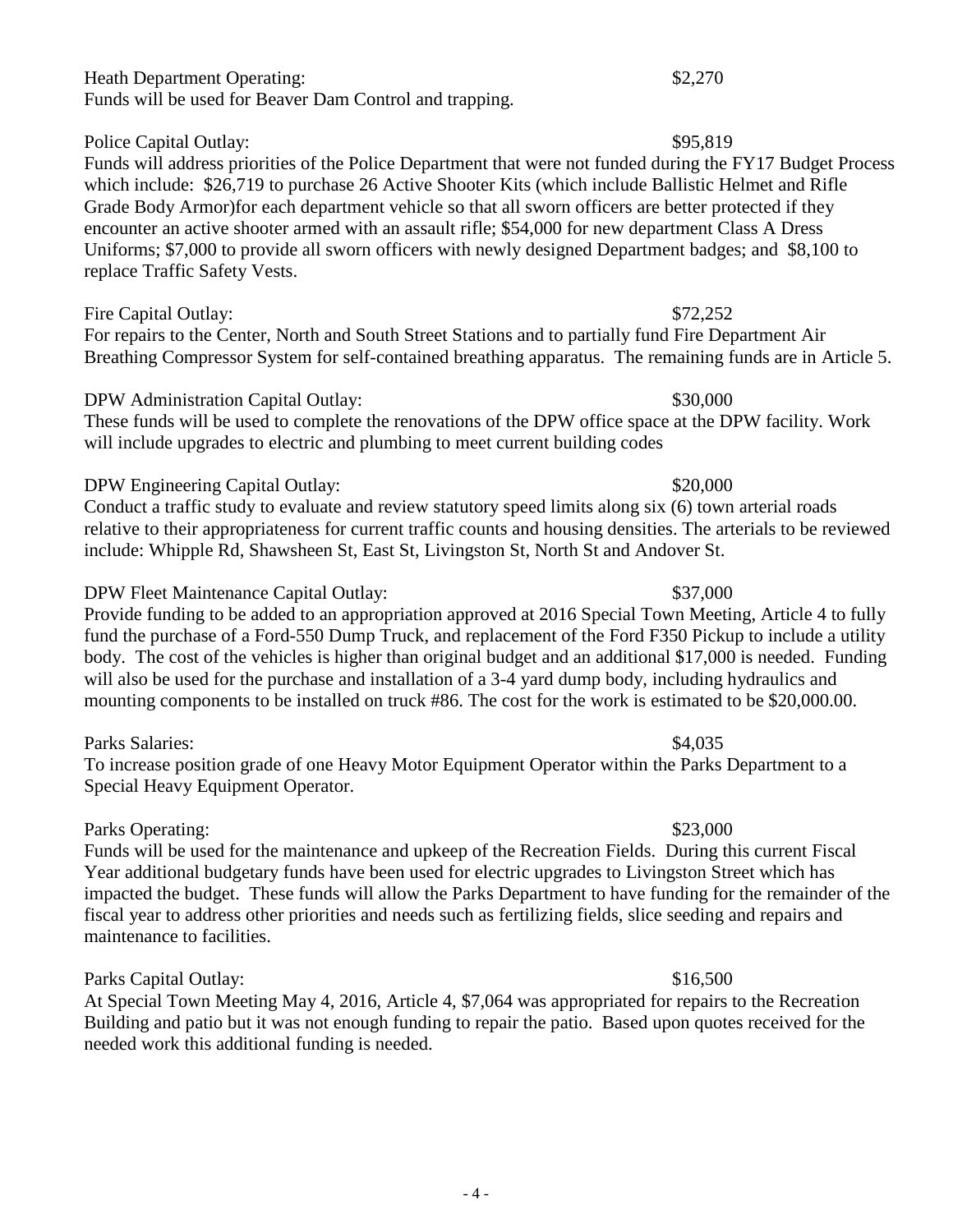| <b>COA Operating:</b>                                                                  | \$18,493  |
|----------------------------------------------------------------------------------------|-----------|
| Funds will be used to repair the HVAC system at the Senior Center.                     |           |
|                                                                                        |           |
| Veteran's Services Operating:                                                          | \$25,000  |
| This budget is historically underfunded and this appropriation will address the issue. |           |
| . . <b>. .</b>                                                                         | 0.170.111 |

| <b>Total Town Raise and Appropriate</b> | \$458,411 |
|-----------------------------------------|-----------|
|                                         |           |

### **Article 2**:

This \$1,300 appropriation will fund an unpaid bill for services rendered during a Holiday Lighting event.

### **Articles 3 and 4:**

After the Fiscal Year 2017 budget was approved at Annual Town Meeting on May 2, 2016, the assessment for Lowell Sewer was reduced from its original appropriation, which allowed sewer rates to be reduced. In addition, the Sewer Enterprise Fund could now absorb additional debt without impacting sewer rates, so the Selectmen shifted only \$100,000 over to the tax levy, instead of the original amount of \$198,956. The Sewer Fund will now absorb this additional \$98,956 of sewer debt, instead of having it subsidized by the General Fund. The amount of debt originally appropriated in the General Fund Budget at Annual Town Meeting on May 2 can now be reduced, which is the intent of Article 3, and since the additional \$98,956 of sewer debt will be funded within the Sewer Enterprise Fund, the amount of sewer debt needs to be increased \$98,956 as shown in Article 4. The chart below provides further information.

| <b>Original Action taken on Sewer Debt</b>                                                                                        |                                                                                                                                 |                          |  |  |
|-----------------------------------------------------------------------------------------------------------------------------------|---------------------------------------------------------------------------------------------------------------------------------|--------------------------|--|--|
|                                                                                                                                   | Sewer Enterprise Debt                                                                                                           | <b>General Fund Debt</b> |  |  |
| Original Debt Service Budget Prior to Sewer Debt Shift                                                                            | 3,035,658                                                                                                                       | $3,440,343$ A            |  |  |
| Debt Shift Approved by the Board of Selectmen 3-29-16                                                                             | (198, 956)                                                                                                                      | 198,956 B                |  |  |
| Debt Approved at ATM May 2, 2016                                                                                                  | 2,836,702                                                                                                                       | 3,639,299                |  |  |
| A Initial budget prior to the Selectmen's Sewer Debt shift                                                                        |                                                                                                                                 |                          |  |  |
| B In order to allow for the debt shift a reduction needs to made in Sewer Debt and that amount is added to the General Fund Debt. |                                                                                                                                 |                          |  |  |
|                                                                                                                                   |                                                                                                                                 |                          |  |  |
| <b>Revised Action taken on Sewer Debt</b>                                                                                         |                                                                                                                                 |                          |  |  |
|                                                                                                                                   | Sewer Enterprise Debt                                                                                                           | <b>General Fund Debt</b> |  |  |
| Original Debt Service Budget Prior to Sewer Debt Shift                                                                            | 3,035,658                                                                                                                       | 3,440,343 $ C $          |  |  |
| Debt Shift Revised by the Board of Selectmen 6-21-16                                                                              | (100,000)                                                                                                                       | 100,000 $\overline{D}$   |  |  |
| New Debt Budget after revised Debt shift                                                                                          | 2,935,658                                                                                                                       | $3,540,343$ E            |  |  |
|                                                                                                                                   |                                                                                                                                 |                          |  |  |
| Adusted Amounts needed for each Budget                                                                                            | 98,956                                                                                                                          | $(98, 956)$ F            |  |  |
|                                                                                                                                   |                                                                                                                                 |                          |  |  |
| C Initial budget prior to the Selectmen's Sewer Debt shift                                                                        |                                                                                                                                 |                          |  |  |
|                                                                                                                                   | Since the Board of Selectmen revised the original debt shift both the General Fund and Sewer Debt has to be adjust accordingly. |                          |  |  |
| This is the new budget needed to fully fund Debt Service in the Sewer Enterpise Fund and the General<br>E.                        |                                                                                                                                 |                          |  |  |
| <b>F</b> This is the adjusted amount need for each budget                                                                         |                                                                                                                                 |                          |  |  |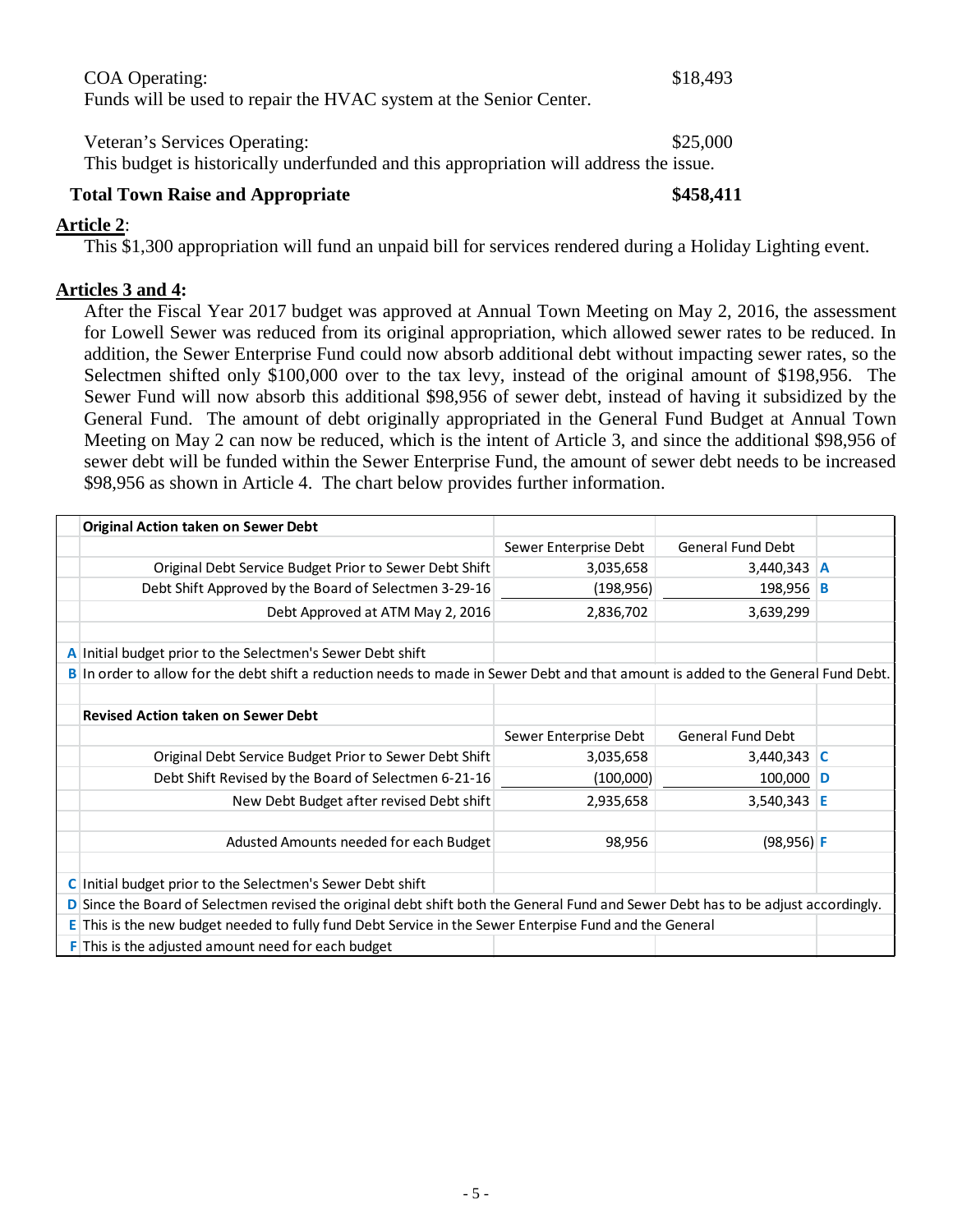### **Article 5**

Engineering and Construction Demolition 984 Main Street: \$160,000

984 Main Street is a house owned by the town and leased to the Housing Authority. After a flood inside the house it was determined that the Housing Authority should move to another location and the house be demolished due to its condition. Currently the house is vacant and these funds will pay for the demolition of the house and restoration of the site.

Engineering and Construction new Floor at the Senior Center: \$30,000 The floor at the Senior Center was damaged after frozen pipe burst. The floor was replaced by a contractor hired by the Town's insurance company and it was installed improperly. The floor needs to be replaced but the town would like to install an impact resistance floor or shock absorption to protect the users especially during exercise classes. Insurance will not cover the cost difference between installing a floor similar to what exists and the upgraded floor. This article funds the cost increase.

Engineering and Construction Roof Replacement Police Station: \$125,000 The roof at the Police Station was damaged during the winter of 2015 from ice and heavy snow. A report by an engineering consultant recommended areas of the roof be repaired and replaced. A claim was filed with the Town's insurance carrier and the Town received a check in the amount \$151,690 to undertake the work. The Town engaged the services of another engineer to determine the condition of the overall roof and it was recommended that due to its age and condition the entire roof should be replaced. The funds within this article is the cost difference Town Meeting needs to approve spending the funds from the Insurance Recovery Account

Fire Department Breathing Apparatus Air Compressor System: \$20,000 The Fire Department received a grant to purchase a new Self-contained Breathing Apparatus, and a new Air Breathing Compressor System is needed to fill the tanks. These funds along with funds in Article 1 will pay for the new system.

### DPW Sidewalk Improvements:  $$250,000$

Conduct an assessment and update of the former Ad-hoc Sidewalk Committee's Sidewalk Plan which will allow the Department to establish a construction schedule and budget for the continued installation and improvement of the pedestrian paths in town. Funds will also be used for the initial construction of new walks to infill missing sidewalk reaches that connect to each other.

## DPW Stormwater Mapping:  $$90,000$

Provide funding to complete the mapping of the Town's storm-water drain system. The mapping is a requirement of the new National Pollutant Discharge Elimination System (NPDES) permit issued to the Town through the Environmental Protection Agency (EPA). The work would ensure the Town's compliance with its permit and provide a completed map of the Storm-water System including watershed subcatchments for each of the existing (99) outfalls.

Park Department Tractor with Ballfield Groomer and Attachments: \$40,014 In order to properly maintain Town ballfields a new tractor with attachments is needed to replace the 1999 ballfield groomer and 2000 sweeper.

Park Department F-350 4x4 Platform Truck with Snowplow: \$48,876 Funds would be used to replace the current 2000 platform body vehicle used by Park personnel for field maintenance, plowing and moving equipment and other items.

### - 6 -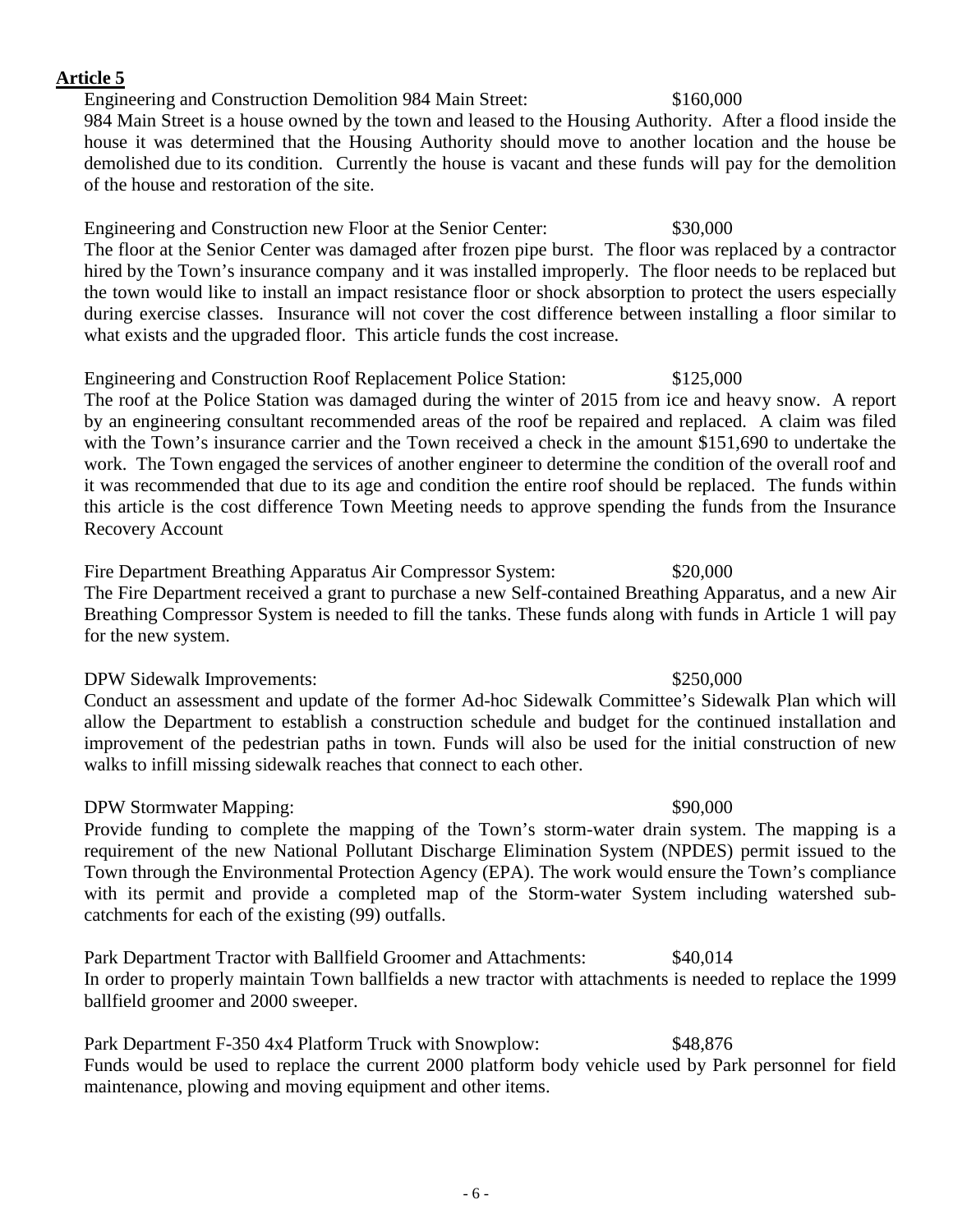### **Article 6**

Technology:  $$265,000$ 

Mobile Device Initiative: The School District will be implementing a Mobile Device Initiative to meet the new technology based assessment requirements as determined by the Massachusetts Department of Elementary and Secondary Education (DESE). DESE has mandated technology based assessments for grades four, six and eight. Current technology deployment in the schools that house those grades, and the District as a whole, do not meet this mandate. In addition, technology deployment that supports daily instruction is significantly lacking throughout the District, putting Tewksbury's students at a significant disadvantage to achieve academic goals.

Building and Maintenance:  $$150,000$ 

Restructure Central Office: With the approval of an Assistant Director of Pupil Services, a Math Curriculum Coordinator, and an Assistive Technology Specialist (aka Digital Learning Specialist) the School Department needs to readjust office space within the building to accommodate all needs. There are multiple offices within the building where the heating units are not working. Funds will be used to adjust office areas and create new areas for all staff.

Fitness Center: Funds will be used to improve the Fitness Center at the High School to open up the area within the dance studio and weight room and replace broken weight room equipment and add cardio equipment within the space.

Storage Container: To place a permanent storage container outside the D Wing doors at the High School to hold gym equipment that is currently stored next to the stairs.

Ryan Courtyard/Front: To have a professional landscaper design and clean up the courtyard and front area of the Ryan School.

TMHS Pavers Design: To have a professional landscaper design and clean up the front entry to the Tewksbury Memorial High School.

Maintenance Utility Truck:  $$45,000$ 

A new maintenance position will be hired geared specifically towards grounds and an additional maintenance utility truck will be needed for transportation and carrying smaller equipment.

## **Article 10**

Water Distribution Improvements  $$700,000$ 

Provide funding to upgrade the water main on Carter St. prior to paving. The current water main on Carter and extending on to Cart Path Rd is a (6") inch (AC) cementitious pipe that has experienced numerous water breaks. Prior to paving, this line extending 2,550 linear feet should be replaced.

Mobile Light Tower  $$10,000$ 

Provide funding for the purchase of a light tower to be used by the Water and Sewer Divisions. The light tower is used during night-time operations.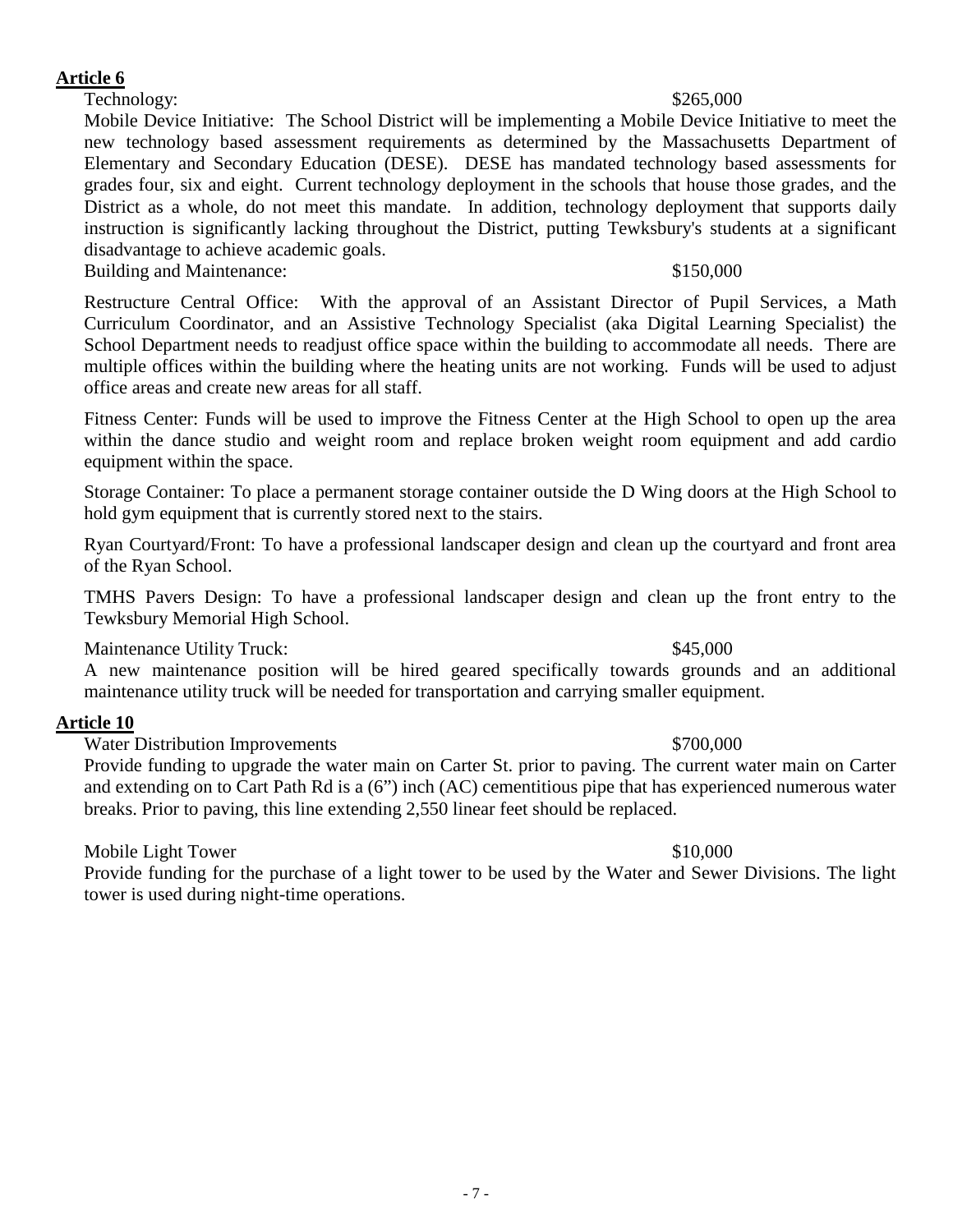| <b>Free Cash Balance Summary:</b>                                              |                  |
|--------------------------------------------------------------------------------|------------------|
| Certified Free Cash Balance July 1, 2016:                                      | \$4,916,361      |
| Set aside \$600,000 for Potential Snow and Ice:                                | $(\$600,000)$    |
| <b>Total Free Cash Available:</b>                                              | \$4,316,361      |
| Article 5 - Various Town Capital Expenditures:                                 | $(\$763,890)$    |
| Article 6 - Various School Capital Expenditures:                               | $(\$460,000)$    |
| Article 9 - School Circuit Breaker Fund:                                       | $(\$275,420)$    |
| Article 11 - Senior Tax Relief:                                                | $(\$25,000)$     |
| Article 12 - OPEB Funding:                                                     | $(\$350,000)$    |
| Article 13 - Transfer to Stabilization Fund:                                   | $(\$2,442,051)$  |
| <b>Total Remaining Free Cash:</b>                                              | \$0.00           |
| <b>Free Cash Expenditures:</b>                                                 |                  |
| School:                                                                        | \$735,420        |
| Town:                                                                          | \$763,890        |
| <b>OPEB Trust Fund:</b>                                                        |                  |
| <b>OPEB Trust Fund Balance:</b>                                                | \$1,139,023      |
| Proposed to be transferred in:                                                 | \$350,000        |
| <b>Total OPEB Trust Fund:</b>                                                  | \$1,489,023      |
| <b>Stabilization Fund:</b>                                                     |                  |
| <b>Stabilization Fund Balance:</b>                                             | \$1,349,868      |
| Proposed to be transferred in:                                                 | \$2,442,051      |
| <b>Total Stabilization Fund:</b>                                               | \$3,791,919      |
| <b>Transfer Retained Earnings Water Enterprise Fund</b>                        |                  |
| Water Enterprise Fund Retained Earnings Balance July 1, 2016:                  | \$3,212,346      |
| Article 10 – Water Enterprise Fund Capital                                     | (\$710,000)      |
| <b>Remaining Balance:</b>                                                      | \$2,502,346      |
| <b>Retained Earnings Sewer Enterprise Fund</b>                                 |                  |
| Sewer Enterprise Fund Retained Earnings Balance July 1, 2016:                  | \$3,661,108      |
| (No transfers are requested from Sewer Retained Earnings at this Town Meeting) |                  |
| <b>Community Preservation Act Fund Summary</b>                                 |                  |
| <b>CPA Undesignated Fund Balance</b>                                           | \$1,101,444      |
| Article 14 - Refurbish WWII Veterans Memorial:                                 | $(\$6,800)$      |
| Article 15 - High School Tennis Courts Drainage:                               | $(\$9,500)$      |
| Article 16 - Rehabilitation State Hospital Cemetery:                           | (\$125,000)      |
| <b>Remaining Balance:</b>                                                      | \$960,144        |
|                                                                                |                  |
| <b>CPA Open Reserve/Recreation Balance</b>                                     | \$88,141         |
| <b>CPA Historic Reserve Balance</b>                                            | \$474,533        |
| <b>CPA Housing Reserve Balance</b>                                             | <u>\$261,881</u> |
| <b>Total All CPA Balances:</b>                                                 | \$1,784,699      |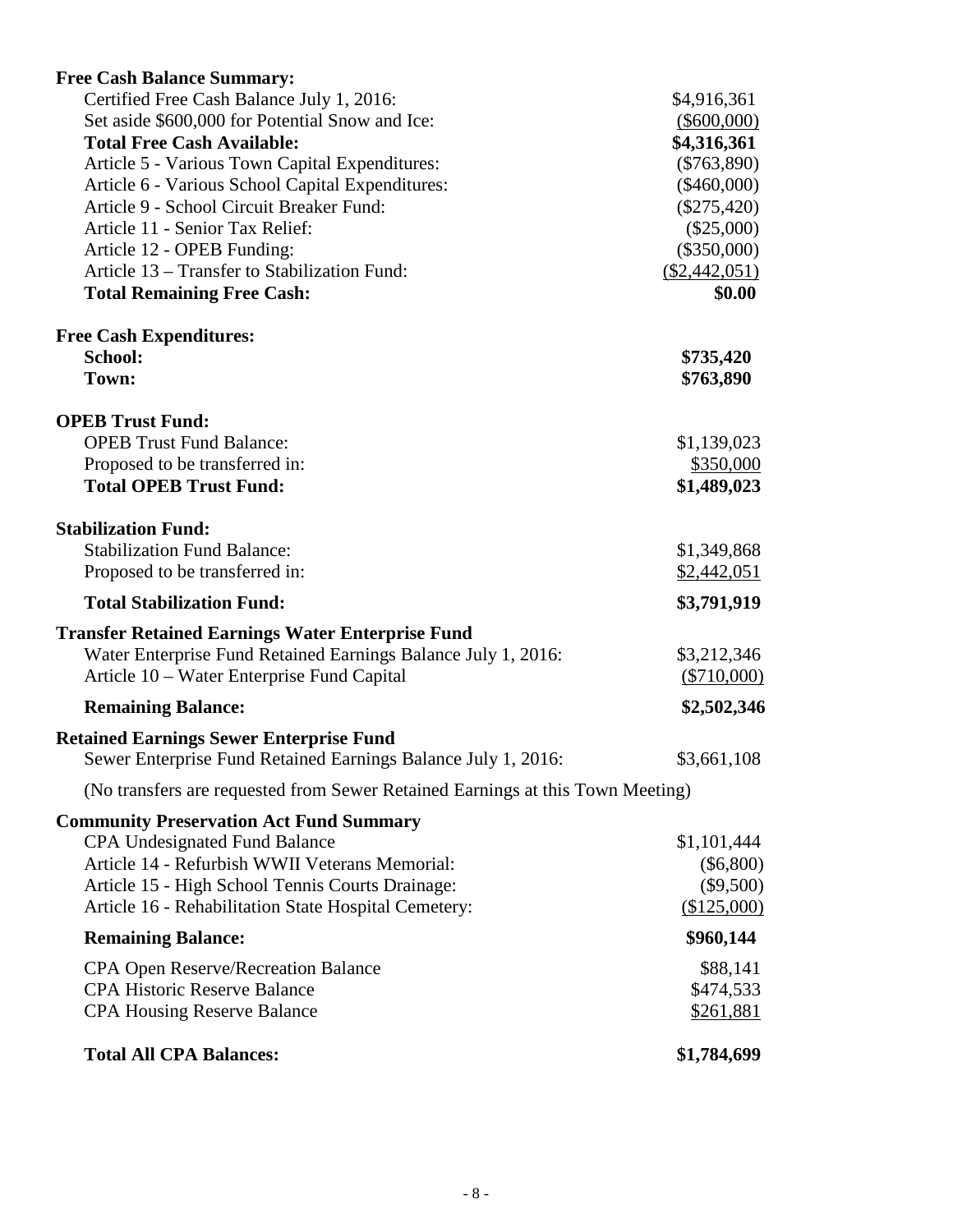### **General Financial Information**:

The following Chart is a summary of expenditures and revenues for Fiscal Years 2015, 2016 and 2017. Within the Uses of Funding section, the Appropriations include the budget and all other financial articles approved at previous Town Meetings and those being proposed. Cherry Sheet Offsets, Other Local Expenditures and State and County Charges are areas that need to be accounted for in addition to Town Meeting appropriations. The surpluses in FY15 and FY16 became part of certified Free Cash and Water and Sewer Retained Earnings. A portion was spent at previous Town Meetings and a portion transferred into the Stabilization Funds. The projected Surplus in FY17 will be from Water and Sewer revenue. The FY17 Special Articles and Transfers includes line includes \$5,501,615 transferred from Water and Sewer Retained Earnings into Water and Sewer Stabilizations Funds.

| <b>Summary Expenditures and Revenues</b> |             |                    |             |               |
|------------------------------------------|-------------|--------------------|-------------|---------------|
|                                          | Actual      | Actual             | Projection  | <b>Budget</b> |
|                                          | Budget FY15 | <b>Budget FY16</b> | Budget FY17 | Inc/(Dec)     |
| Uses of Funding (Amounts to be Raised)   |             |                    |             |               |
| Appropriations                           | 93,635,534  | 96,953,987         | 101,288,081 | 4,334,095     |
| Water and Sewer Enterprise Fund Budgets  | 11,813,507  | 12,048,152         | 12,696,468  | 648,316       |
| Special Articles and Transfers           | 8,260,372   | 6,012,097          | 15,405,501  | 9,393,404     |
| Other Local Expenditures                 | 54,616      | 36,780             | 36,135      | (645)         |
| Other Local Expenditures                 | 1,670,813   | 2,195,408          | 1,450,593   | (744, 815)    |
| <b>State and County Charges</b>          | 1,648,314   | 1,554,026          | 1,481,964   | (72,062)      |
| Total Use of Funding                     | 117,083,156 | 118,800,449        | 132,358,742 | 13,558,292    |
| Sources of Funding                       |             |                    |             |               |
| <b>Property Taxes</b>                    | 63,555,127  | 66,812,920         | 70,083,243  | 3,270,323     |
| Debt Exclusions                          | 7,891,361   | 8,245,844          | 8,646,105   | 400,261       |
| <b>State Estimated Revenues</b>          | 15,860,172  | 16,211,338         | 16,374,503  | 163,165       |
| <b>Local Estimated Revenues</b>          | 10,507,399  | 12,225,596         | 8,634,251   | (3,591,345)   |
| Other Available Funds                    | 23,556,798  | 22,150,794         | 28,761,936  | 6,611,142     |
| <b>Total Sources of Funding</b>          | 121,370,857 | 125,646,491        | 132,500,037 | 6,853,546     |
| Surplus/(Deficit)                        | 4,287,701   | 6,846,042          | 141,295     |               |

The following Chart a summary of the General and Enterprise Budgets. The FY17 Budget includes all action being proposed at Special Town Meeting.

| General Fund Budget Classification                       | Expended    | <b>Budgeted</b>    | Projected   | <b>Budget</b> |
|----------------------------------------------------------|-------------|--------------------|-------------|---------------|
| <b>Budget Summary</b>                                    | Budget FY15 | <b>Budget FY16</b> | Budget FY17 | Inc(Dec)      |
| <b>Total Town Budget Net Allocations</b>                 | 31,098,814  | 31,885,137         | 33,493,067  | 1,607,929     |
| <b>Total Exempt Town Debt</b>                            | 4,609,268   | 4,775,021          | 5,253,244   | 478,223       |
| <b>Total School Budget Net Allocations</b>               | 48,325,450  | 50,991,664         | 53,361,883  | 2,370,219     |
| <b>Total Exempt School Debt</b>                          | 3,032,174   | 3,217,099          | 3,144,086   | (73, 013)     |
| Shawsheen Tech                                           | 5,838,185   | 5,671,070          | 5,646,988   | (24,082)      |
| Essex North Shore Agricultural and Tech. School District | 168,574     | 160,271            | 140,039     | (20, 232)     |
| Water Enterprise Fund                                    | 5,602,373   | 6,110,505          | 6,890,460   | 779,956       |
| Sewer Enterprise Fund                                    | 5,407,002   | 5,937,648          | 5,806,008   | (131, 640)    |
| <b>Total Budget Net Allocations/Offsets</b>              | 104,081,839 | 108,748,415        | 113,735,775 | 4,987,360     |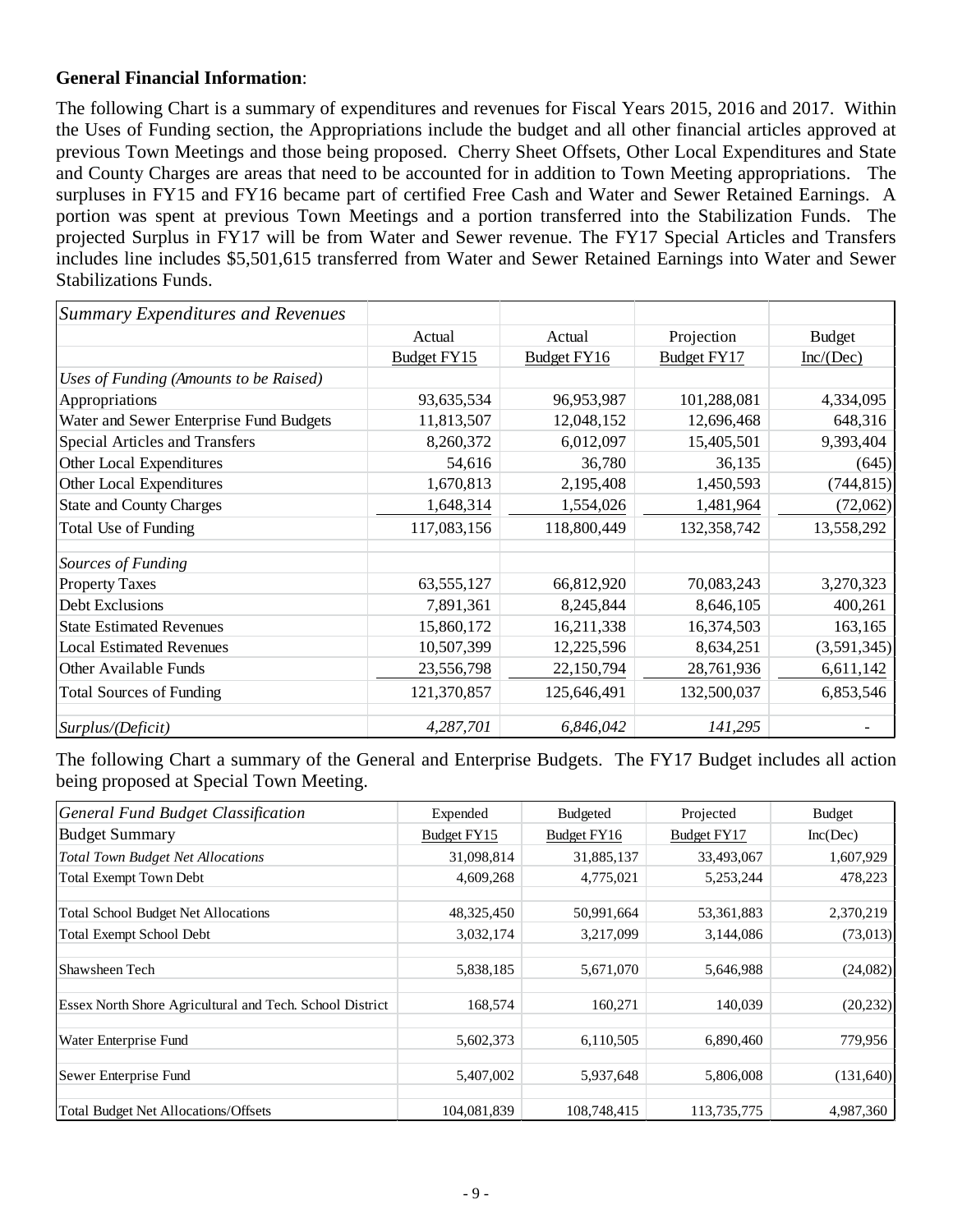The following Chart is a breakdown of funding that made up Certified Free Cash:

| General Overview and Breakdown Free Cash FY16                     |             |
|-------------------------------------------------------------------|-------------|
| FY16 Budget Turn Back                                             | \$811,836   |
| Local Receipts Higher than Projected (see chart below for detail) | \$3,263,216 |
| Transferred from Prior Year School Circuit Breaker Fund           | \$275,420   |
| <b>Tax Title Revenue</b>                                          | \$313,748   |
| <b>Deferred Taxes Redeemed</b>                                    | \$57,811    |
| <b>Bond Proceeds</b>                                              | \$8,074     |
| State Aid                                                         | $(\$335)$   |
| End of Year Adjustments Closing Out FY16                          | \$186,591   |
| Total Certified Free Cash as of July 1, 2016                      | \$4,916,361 |
| Main Areas of Local Receipts                                      |             |
| Motor Vehicle Excise Tax                                          | \$653,091   |
| Hotel/Motel Tax                                                   | \$343,981   |
| <b>Ambulance Fees</b>                                             | \$239,224   |
| <b>Cable TV Fees</b>                                              | \$228,465   |
| <b>Treasurer Fees</b>                                             | \$548,811   |
| Building, Wiring, Plumbing, Gas and DPW Fees                      | \$519,529   |
| <b>Supplemental Taxes</b>                                         | \$411,631   |
| Medicaid Special Revenue                                          | \$188,534   |
| <b>Other Misc Revenue</b>                                         | \$129,949   |
| Total                                                             | \$3,263,216 |

The following Chart provides a breakdown of funding that made up Water Retained Earnings:

| General Overview and Breakdown Water Retained Earnings FY16 |              |
|-------------------------------------------------------------|--------------|
| Previous Years Balance Retained Earning Carried Forward     | \$1,000,000  |
| FY16 Budget Turn Back                                       | \$470,420    |
| FY16 Revenue Above Projection From Rates                    | \$1,101,599  |
| FY14 and FY15 Revenue Above Projection From Rates           | \$202,133    |
| Water Liens Compared To Projections                         | $(\$82,572)$ |
| Interest, Connections and new Meters                        | \$256,685    |
| <b>NGRID Reimbursement</b>                                  | \$9,000      |
| End of Year Adjustments Closing Out FY16                    | \$255,081    |
| Total Water Retained Earnings Certified As of July 1, 2016  | \$3,212,346  |